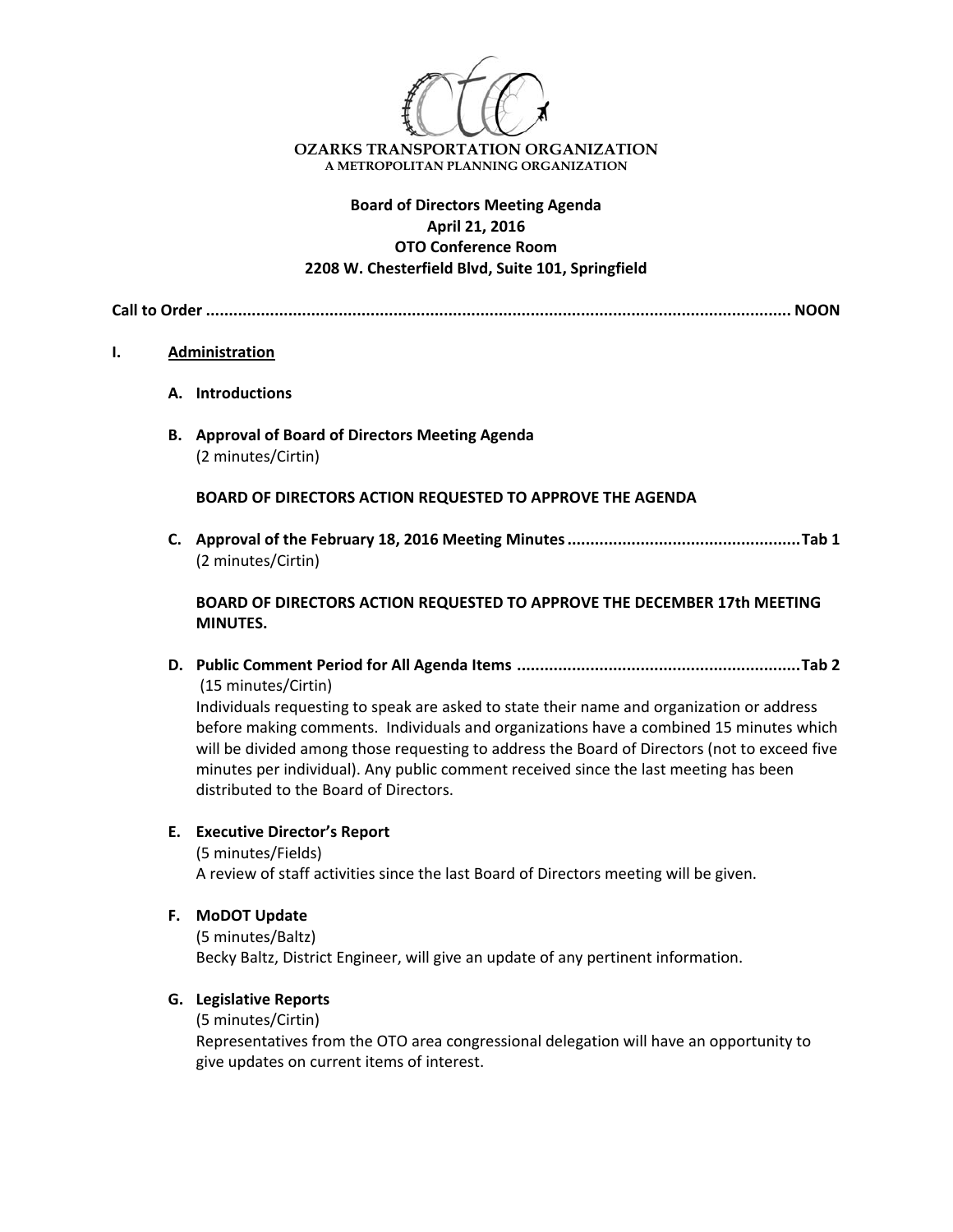# **II. New Business**

| (5 minutes/Longpine)<br>The City of Republic has requested an amendment to the Major Thoroughfare Plan. Please<br>see attached for more information.                                     |
|------------------------------------------------------------------------------------------------------------------------------------------------------------------------------------------|
| BOARD OF DIRECTORS ACTION REQUESTED TO APPROVE THE PROPOSED MAJOR<br><b>THOROUGHFARE PLAN AMENDMENT</b>                                                                                  |
| (5 minutes/Longpine)<br>The Willard Public Schools is requesting an extension to the Reasonable Progress Policy for<br>Transportation Alternative Funding.                               |
| BOARD OF DIRECTORS ACTION REQUESTED TO APPROVE THE REASONABLE PROGRESS<br><b>EXTENSION</b>                                                                                               |
| (10 minutes/Guthrie)<br>Staff will present highlights of the OTO Growth Trends Report.                                                                                                   |
| NO ACTION REQUIRED - INFORMATIONAL ONLY                                                                                                                                                  |
| (10 minutes/Parks)<br>OTO is requesting the Technical Planning Committee review and make a recommendation                                                                                |
| for the approval of the FY 2017 Unified Planning Work Program.                                                                                                                           |
| BOARD OF DIRECTORS ACTION REQUESTED TO APPROVE THE FY 2017 UNIFIED PLANNING<br><b>WORK PROGRAM</b>                                                                                       |
| (5 minutes/Parks)<br>Staff will present the FY 2017 OTO Operational Budget. The OTO Operational Budget will<br>serve as the audited budget.                                              |
| BOARD OF DIRECTORS ACTION REQUESTED TO APPROVE THE FY 2017 OTO OPERATIONAL<br><b>BUDGET</b>                                                                                              |
| F. Amendment 10 to the FY 2015-2018 Transportation Improvement Program Tab 8<br>(5 minutes/Longpine)<br>Amendment 10 to the FY 2015-2018 Transportation Improvement Program includes the |

**BOARD OF DIRECTORS ACTION REQUESTED TO APPROVE TIP AMENDMENT NUMBER 10** 

annual FTA Section 5307, Urbanized Area Formula Funding. (Handout)